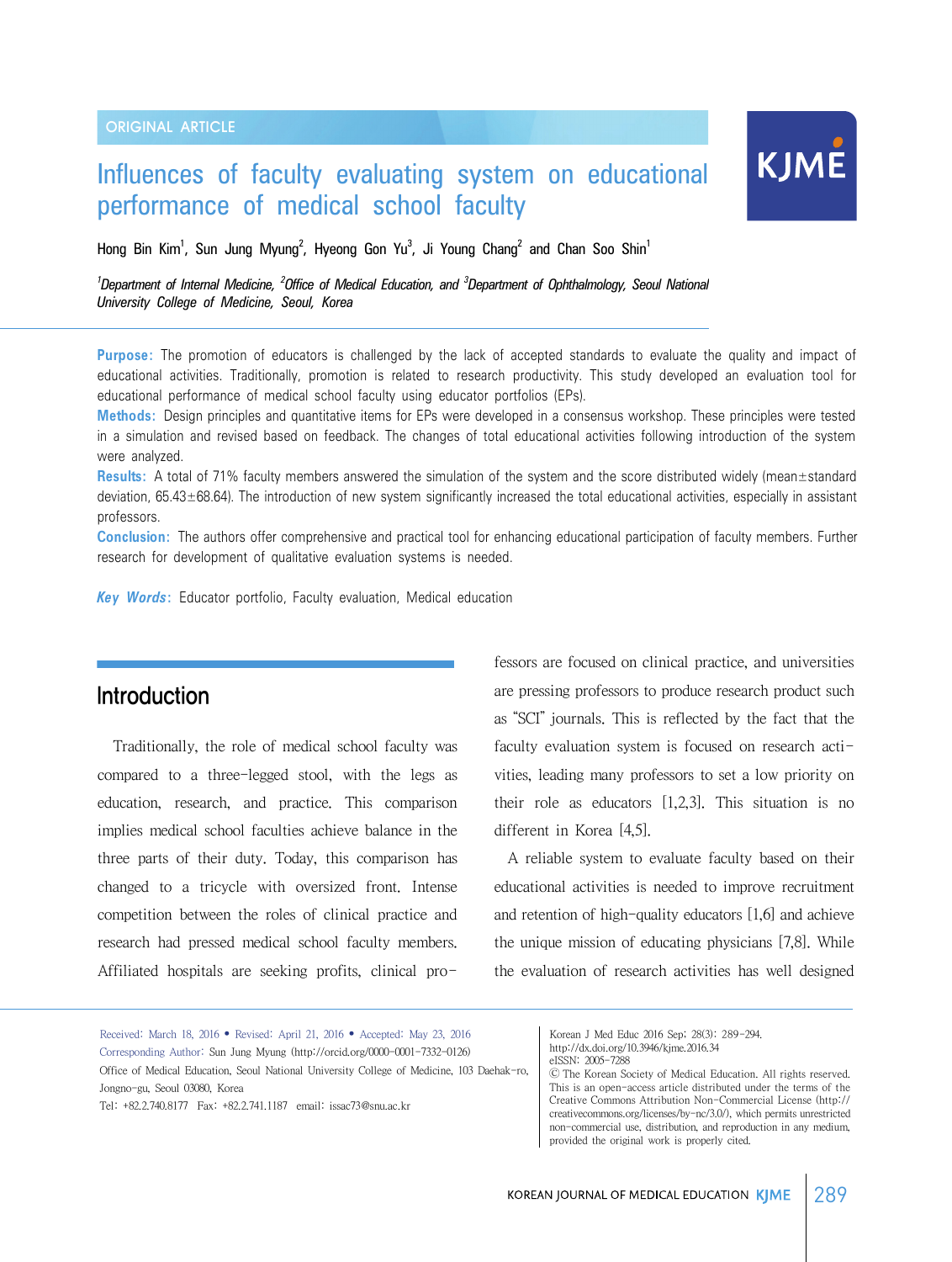and acceptable standards, evaluating educational performance is still unsatisfactory in spite of recent efforts to develop effective assessment tools in this area [4,5,9,10,11,12]. To encourage medical school faculty to maintain a balance between research activity and educational activity, a reasonable evaluation system for educational performance is necessary.

 In this study, we developed a new system for evaluating educational activity as part of the promotion and tenure process, with the goal of increasing participation in educational activities and raising individual investment in faculty's role in education.

# Subjects and methods

 The new evaluating system was developed and applied to all professors at the Seoul National University College of Medicine (SNUCM).

#### 1. The overview of the process

 The 2011 SNUCM task force team on educator evaluation was convened to develop an objective process for evaluating educational performance. The task force team includes 15 faculty members from various fields including medical education, internal medicine, surgery, pediatrics, psychiatry, neurology, otolaryngology, ophthalmology, dermatology, diagnostic radiology, neurosurgery, anesthesiology, anatomy, and forensic medicine. The task force team agreed to use educator portfolio (EP). The typical curriculum vitae (CV) reflect quantifiable data (numbers of papers and grants, grant dollars). In contrast, many important aspects of educational activity are not quantifiable and require alternative evaluation measures.

## 2. The principles of developing new evaluation system

 Through consensus workshop, the task force team worked to develop a reliable evaluation system using clear items with appropriate and fair weighted value for each item. They focused on five guiding principles: (1) the new system should reinforce a professor's role as educator; (2) special regard should be paid to the individual characteristics of each professor and differences among affiliated departments; (3) professors should be encouraged to meet with students individually for mentoring and counseling; (4) evaluation items should be diverse and clear, eliminating any ambiguity; (5) reliable and definite score differences should reflect faculty members' efforts and the outcomes of educational activity.

### 3. New evaluation system for educational performance

 The evaluation system was designed based on the time and efforts devoted to each educational activity (Table 1). The items were proposed as measurable educational activities and were divided into three categories: teaching & learner assessment, educational leadership/administration & curriculum, and advising/mentoring. These were rearranged from five categories which were previously described for documenting quantity and quality of scholarly engagement in educational activities: teaching, curriculum, advising/mentoring, educational leadership/administration, and learner assessment [11]. The requirement of educational scores for promotion escalated with promotion of the position.

#### 4. Development of quantitative items

 The various educational activities were proposed as items for evaluation system. Over the course of developing and selecting items for the evaluation tool, items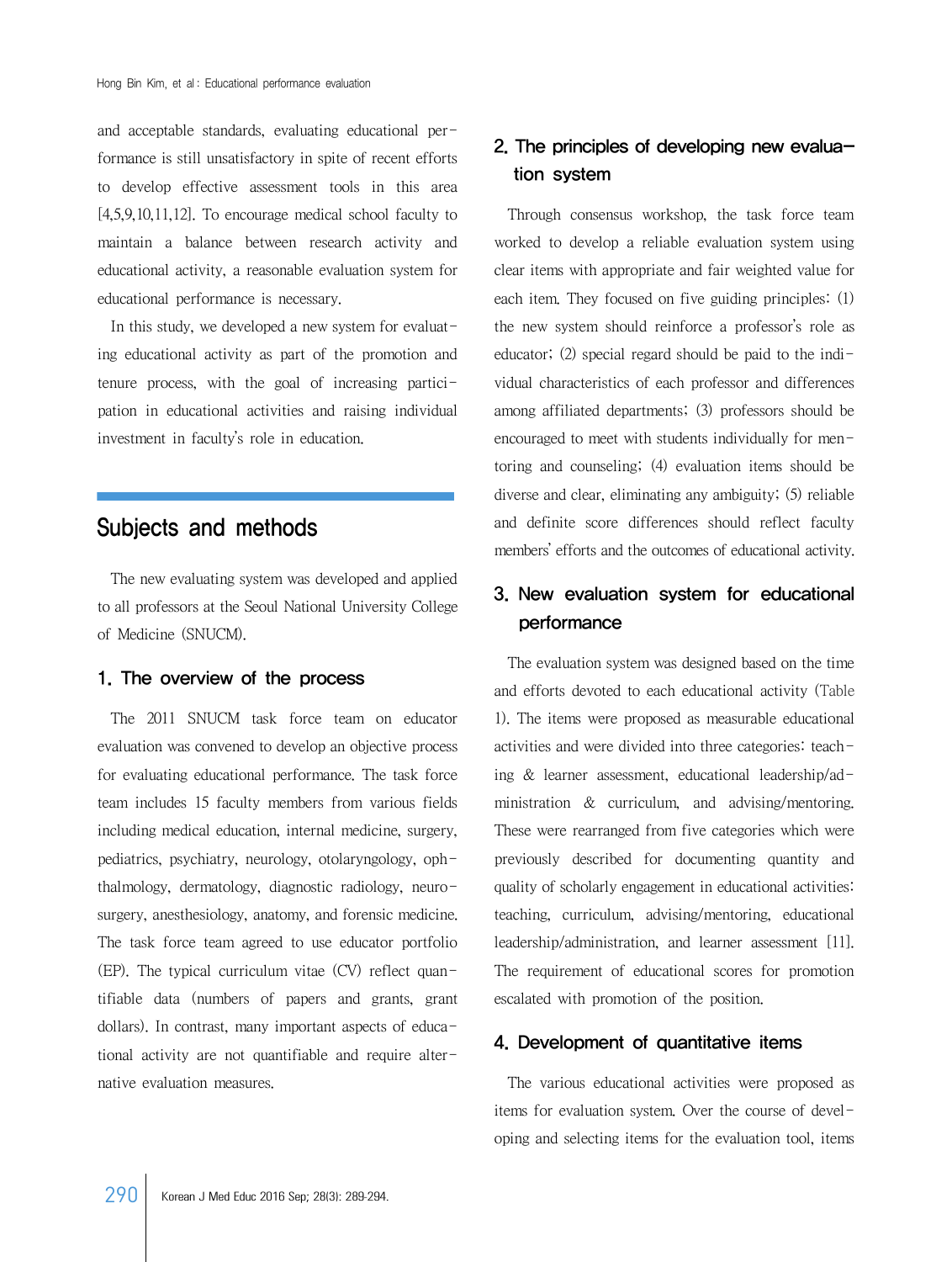| Category                    | Education item example                        | Unit score  | Total teaching<br>hour/year | Note |
|-----------------------------|-----------------------------------------------|-------------|-----------------------------|------|
| Teaching & learner          | Lecture                                       | 1/hour      |                             |      |
| assessment                  | Clinical training                             | 1/hour      |                             |      |
|                             | Clinical practice tutoring                    | 1/hour      |                             |      |
|                             | Supervise dissertation                        | 10/paper    |                             |      |
|                             | Small group tutoring                          | $1.5/h$ our |                             |      |
|                             | Facilitator in communication training program | $1.5/h$ our |                             |      |
|                             | Tutor for dyscompetent student                | $2/h$ our   |                             |      |
|                             | Development of learning material              | 10/each     |                             |      |
|                             | Offer research course                         | 10/course   |                             |      |
|                             | Basic experiment                              | 1/hour      |                             |      |
| Educational                 | Chairman in board of education                | 10/year     |                             |      |
| leadership/administration & | Peer review of lecture                        | $2/h$ our   |                             |      |
| curriculum                  | Interviewer of admission committee            | 1/hour      |                             |      |
|                             | Chairman of curriculum director               | 10/year     |                             |      |
|                             | Educational committee member activity         | 3/each      |                             |      |
|                             | Chief faculty in clinical clerkship           | 10/year     |                             |      |
| Advising/mentoring          | Academic advisor                              | $2$ /each   |                             |      |
|                             | Advisor for students' club activity           | $2$ /each   |                             |      |
|                             | Remedial program tutor                        | 2/hour      |                             |      |
|                             | Mentor for high-risk student                  | $2$ /each   |                             |      |
| Grand total                 |                                               |             |                             |      |

#### Table 1. Educator Portfolios Template Examples

were revised based on group discussion. We then developed a scoring system to measure each activity, using the educational activity of 1-hour lecture as a basic unit for scoring. Each item was weighted based on the educator's effort and time spent.

Before applying the new evaluation system, each professor documented their educational activities in 2011 and calculated their score. We got feedback from faculty members on feasibility and applicability of the new evaluation system.

#### 5. Outcome measure: educational activities

 All professors at SNUCM were asked to describe their educational activities using new evaluation system between 2011 and 2013, encompassing the time before (2011 and 2012) and after (2013) the introduction of the new evaluation system. We then calculated the changes in their total educational activities following introduction of the system.

#### 6. Data analysis

 Statistical analysis was performed using the SPSS version 20.0 statistical package (IBM Corp., Armonk, USA). The changes in educational activities of professors were analyzed using analysis of covariance. The pvalues of <0.05 were taken to indicate significant differences.

#### 7. Ethical consideration

 The SNUCM Institutional Review Board provided study approval and waived the requirement for written consent.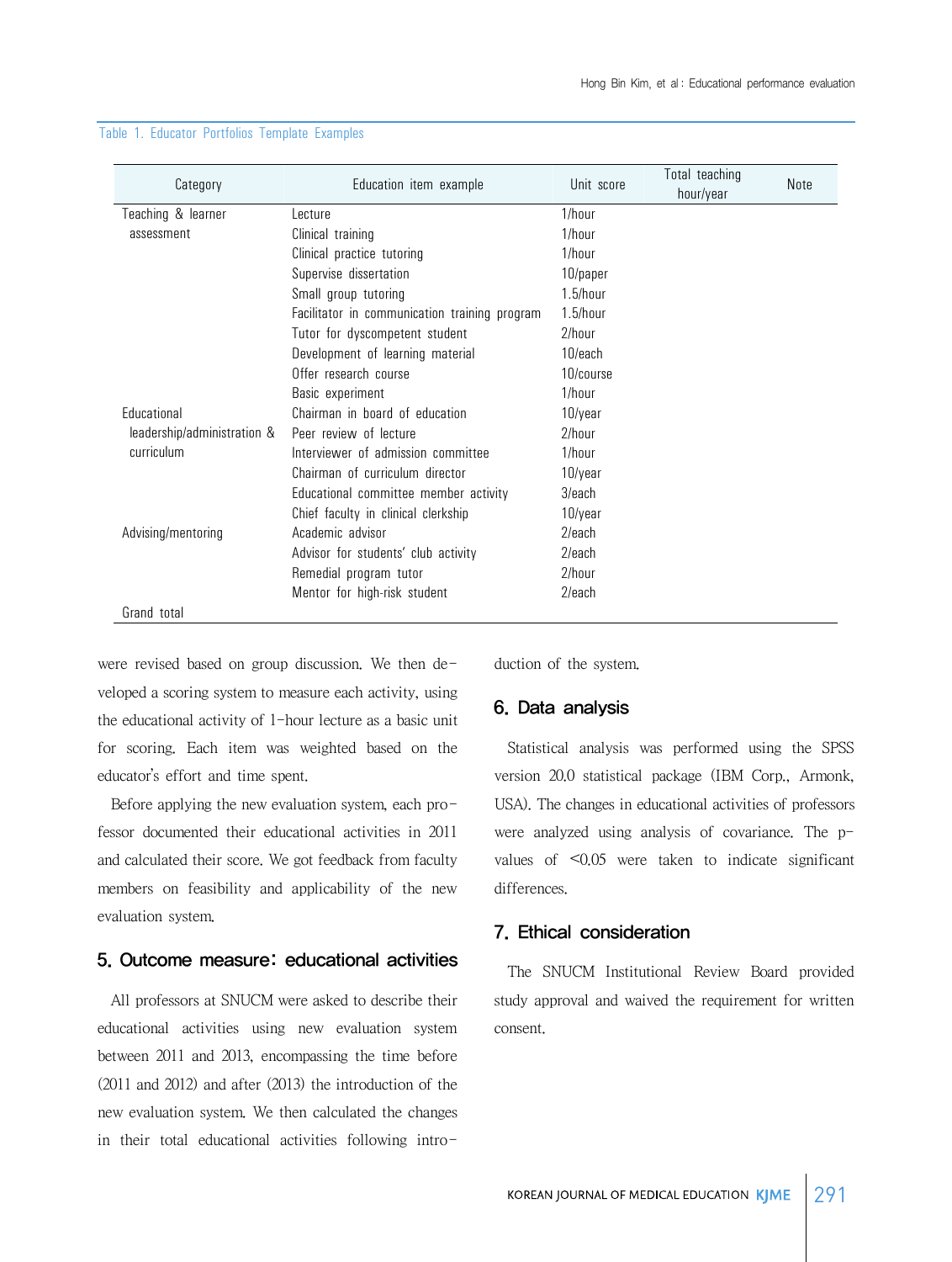## **Results**

#### 1. Results of simulation

 A total of 190 faculty members (71%) participated in the simulation of the system. The scores of faculty members were widely distributed (mean±standard deviation [SD],  $65.43 \pm 68.64$ ). The scores of lecture, basic experiment practice and clinical training showed a particularly wide disparity (mean $\pm$ SD, 17.46 $\pm$ 36.63,  $12.8 \pm 43.95$ , and  $14.04 \pm 33.70$ , respectively) with a standard deviation higher than average score and these activities were main educational activities of faculties. The sum of scores from lecture, basic experiment and clinical training was 67.7% of total educational scores  $(\text{mean} \pm \text{SD}, 44.3 \pm 50.4)$ .

# 2. Changes of total educational activities of professors following introduction of new system

 One of the primary goals in developing new evaluation system for educational performance is to encourage

Fig. 1. The Change of Total Educational Scores according to



professor's participation in educational activities. As shown in Figs. 1 and 2, the total of educational activities was significantly increased following introduction of new system (p<0.001). Score increase in educational leadership/administration & curriculum was significantly higher than increases in other categories of educational activities (p<0.001). The increase of assistant professor's educational activity was significantly higher than that of associate professor or professor (p=0.045). There was no significant difference in scores across different affiliated hospitals (p=0.571).

### **Discussion**

 In this study, we present the development of a novel tool for evaluating educational activity. Our goal was to provide an instrument that would encourage promotions committees to consider recognize and reward medical educators based on educational activity.

 EPs are now used in addition to or in combination with CVs in many institutions to evaluate educators [12]. EPs are very informative and medical schools which are

#### Fig. 2. The Change of Total Educational Scores according to the Status of Faculty Members

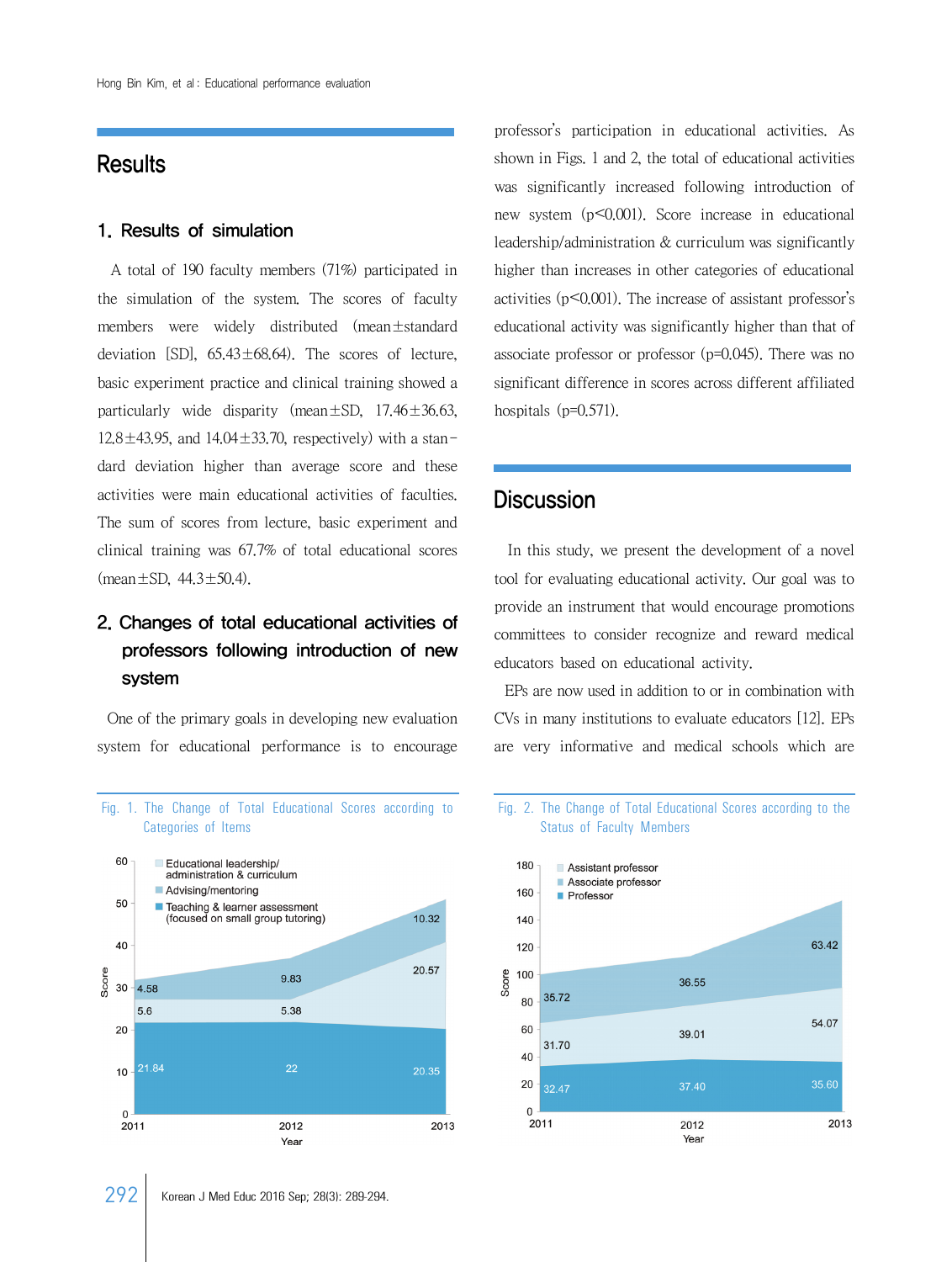using EP documentation in their promotion dossier are enormously increased [12].

 In this study, despite our efforts to develop clear and detailed guidelines for scoring, some rated items were ambiguous. The diversity of educational activities available made it difficult to establish clear-cut and consistent scoring criteria. Furthermore, educational activities are constantly evolving, making it challenging to evaluate them based on fixed items. Evaluation items must be frequently re-evaluated and updated based on new developments in the field.

 The scores of lecture, basic experiment practice and clinical training showed a particularly wide disparity and these might result from the inequity of chance for lecture, basic experiment practice and clinical training among affiliated departments. Therefore, the task force team decided to establish an upper limit of scores to reduce any possible bias in evaluating lecture and clinical training.

 As shown in the results, the educational activities of faculties are still primarily lecture, basic experiment or clinical training oriented (67.7%). These might result from faculty members' unfamiliarity with alternative educational activities such as small group teaching.

 Recently, many medical schools favored small group activities in place of larger lectures and the importance of tailored guidance for students was amplified. This has increased the need for effective and committed clinician educators [8,13]. We hope that our new evaluation system will function as an inducement for educational activities.

 One obstacle to implementation of our new evaluation system is faculty's unfamiliarity with keeping EPs. Despite our straightforward web-based EP system, faculties still reported discomfort with keeping EPs. For a valid and reliable evaluation system, faculties must document their work meticulously. The quality of evaluation tool is fully dependent on the quality of each faculty's EP.

 Our study has several limitations. First, as mentioned above, in this early stage of the evaluation we relied upon quantitative data. After the system is more fully established, we hope to create a more qualitative approach. Second, the evaluation system was developed based on consensus workshop. A continuous review and modification of the system is required to ensure that items and scores are adequate for evaluation educational activities and progress. Third, the evaluation system is primarily designed for promotion and tenure process. Senior professors who are exempt from this evaluation system are not affected by this system and have no incentive to participate. This may explain the fact that score increase was particularly significant in assistant professors.

We hope that our study will trigger productive debate that will lead to a consensus on educator evaluation and EP standards. Medical educators deserve a professional environment in which their efforts are valued and rewarded.

 Our evaluation system for educational activities significantly increased faculty's participation in educational activities. Further research should focus on upgrading and expanding the evaluation system.

ORCID: Hong Bin Kim: http://orcid.org/0000-0001-6262-372X; Sun Jung Myung: http://orcid.org/0000-0001-7332-0126; Hyung Gon Yu: http://orcid.org/0000-0002-1795-202X; Ji Young Chang: http://orcid.org/0000-0002-9029-7287; Chan Soo Shin: http://orcid.org/0000-0002-5829-4465 Acknowledgements: The authors thank the TF members

for their effort for development of new system evaluating educational activities.

**Funding:** This study was supported by a grant from the